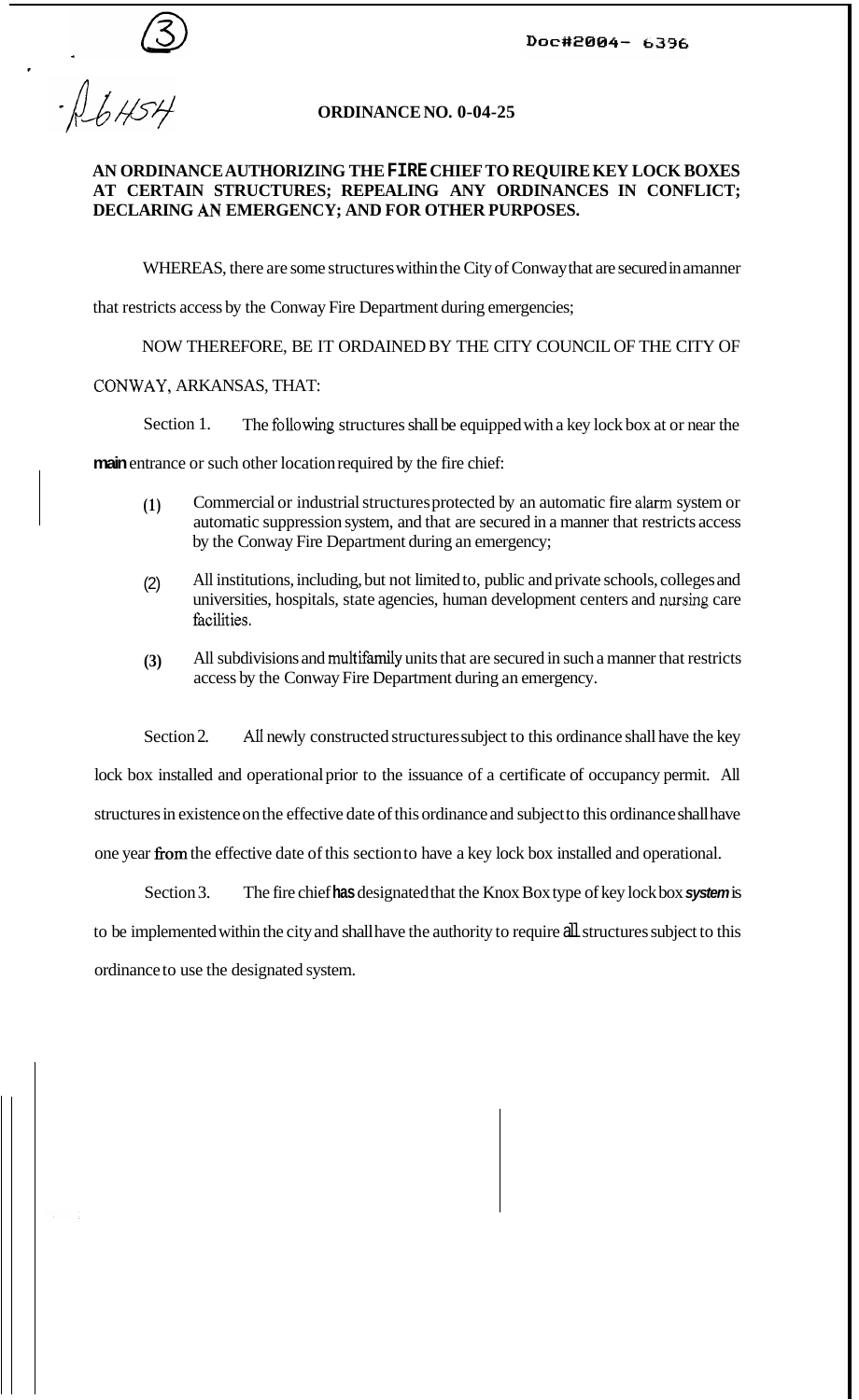Section 4. The owner or operator of a structure required to have a key lock box shall at all times keep a key in the lock box that will allow for access to the structure.

Section 5. The fire chief shall be authorized to implement rules and regulations for the use of the lock box system.

Section 6. That any person in violation of this ordinance shall be guilty of an unclassified misdemeanor, and upon conviction, shall be punished by a fine of not less than Fifty (\$50.00) Dollars and no more than One Hundred (\$100.00) Dollars, and if such violation be continued, each day's violation shall be a separate offense.

Section 7. That any ordinance in conflict herewith is hereby repealed to the extent of that conflict.

Section 8. That this ordinance is necessary for the protection of the peace, health and safety of the citizens of Conway, and therefore, an emergency is declared to exist, and this ordinance shall go into effect from and after its passage and approval.

PASSED this  $16^{+1}$  day of March . 2004.

**APPROVED:** 

**MAYOR TAB TOWNSELI** 

ATTEST:

M. MO Gamet